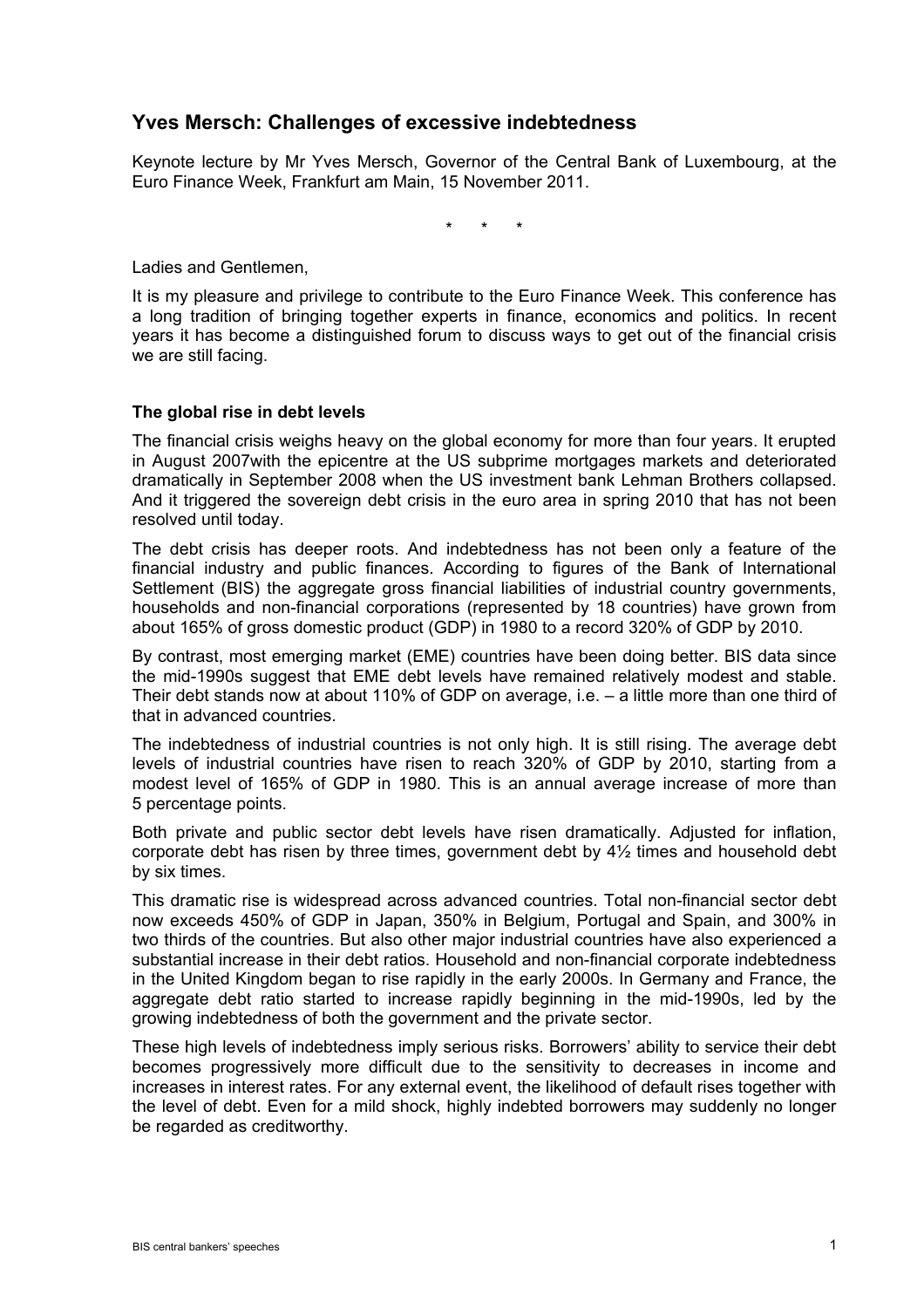Highly indebted governments may be constrained both in their scope for engaging in traditional countercyclical stabilisation policies and in their role as lenders of last resort during an economic or financial crisis.

Moreover, growth might be hampered by excessive debt levels. Following the empirical findings of Kenneth Rogoff and Carmen Reinhart, who concentrated on the impacts of public debt on growth, recent BIS research also looked at corporate and household debt. The main finding is that there is a threshold of about 85% of GDP beyond which an additional 10 percentage points of debt reduces average per-capita growth by 13–14 basis points.

What has caused this trend of accelerated borrowing? The main reasons were the liberalisation of credit markets since the late 1970s and the introduction of (complex) financial innovations which made it easier to borrow.

In several countries the accumulation of debt was financed by property investment, which could be used as collateral for even more borrowing.

Moreover, since the mid-1980s until the current crisis, the economic environment has been more stable, a period that has been coined the Great Moderation. Lower unemployment and inflation rates and less uncertainty made investors more optimistic. Borrowers borrowed more and lenders lent more – while inflation remained low.

In addition financial innovation stabilized the credit supply. This allowed risks to move away from the banking system. General economic stability was improved, risk primea compressed, and future income prospects were boosted.

On the political level a persistent deficit bias in fiscal policy has been en vogue which additionally pushed debt levels upwards. The lack of fiscal discipline was accompanied by households' and firms' behaviour that did not properly discount a higher future tax liability in their spending decisions but instead increased their own liabilities.

Last but not least, tax incentives distorted financing choices. Preferential tax treatment of interest expenses may have played a major role in boosting corporate borrowing to finance ever larger mergers and acquisitions as well as leveraged buy-outs. Likewise, generous tax deductions for mortgage interest payments, combined with public policy intervention to boost home ownership, may have contributed to a sharp growth in household debt in some countries.

# **Global economic challenges**

To tackle the threat of a debt trap three main approaches are generally discussed: fiscal consolidation to reduce the public fraction of debt, economic growth to increase the affordability of given liabilities, and inflation to lower the debt burden in real terms.

Fiscal consolidation decreases the vulnerability of public finance. And public finance is the water mouth of debt from all sectors in an economy in times of crisis. Regardless of whether private debt has been socialized or the problem was from the beginning in public finances itself, the outcome was a drastic increase in the public debt burden. Even John Maynard Keynes was aware of the limits of public expenditure based on borrowing has to its limits. After the Great Depression, Keynes acknowledged: "Just as it was advisable for the government to incur debt during the slump, so for the same reasons it is now advisable that they should incline to the opposite policy." To bring public finances in order is of additional importance in mature economies where the demographic challenge kicks already in and might challenge the sustainability of established pension systems.

Growth should be stimulated. To this goal, structural reforms can strengthen confidence, market dynamics and job creation. Higher competitiveness will increase the flexibility of the economy and lift the longer-term growth potential. In particular, rigidities on labour market should be removed to increase wage flexibility. Structural reforms to increase competition in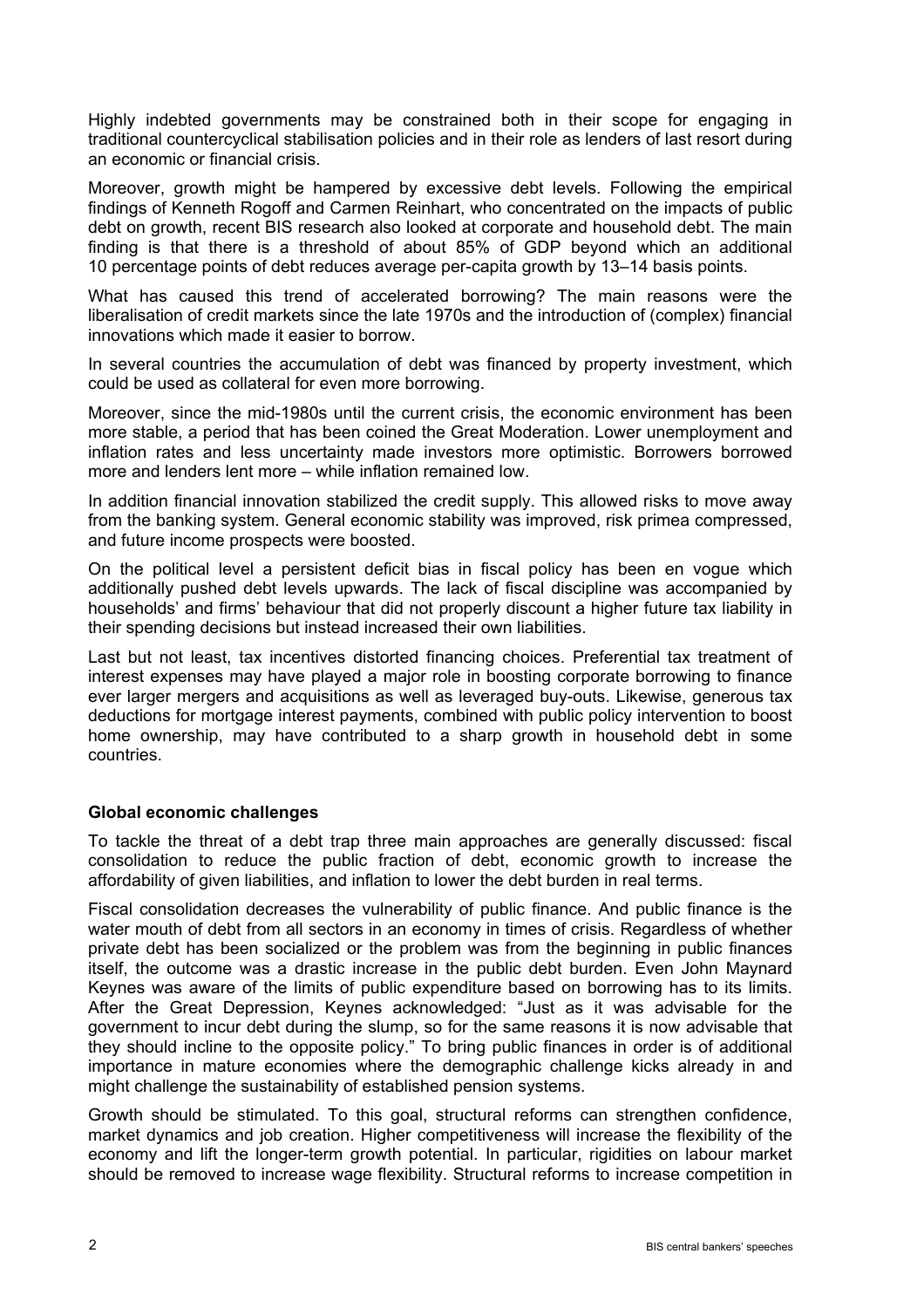product markets, particularly in services and the privatisation of services currently provided by the public sector might further accelerate growth. To improve supply side conditions will also help to dampen the negative short term impacts on aggregate demand that kick it when the necessary fiscal consolidation measures are implemented.

Inflation, by contrast, is not a feasible option. This statement might not come as a surprise from a central banker. But there are sound reasons behind:

- 1. Accelerated inflation would raise the risks of even higher future inflation and greater output volatility. Uncontrollable wage-price spirals would be likely.
- 2. It would reduce incentives for governments to lower their public debt levels.
- 3. Financial markets would probably not buy the story of, for instance, a temporary modest increase in the inflation target. Rather they would add an inflation risk premium when public debt is rolled over. Real refinancing costs of governments could become even higher once the genie of higher inflation rates was out of the bottle.
- 4. It is a myth that accelerated inflation can be a substitute for economic adjustment. Remember that the necessary disinflation policies of the late 1970 and early 1980 came along with high costs including severe recessions and sharp increases in unemployment.

#### **The case of the euro area**

Although elevated debt levels are a common feature of advanced economies the euro area has been at the epicentre of the current public debt crisis since spring 2010.

Strangely enough, on a consolidated base public finances in the euro are in a more favourable position than for example in the US. The euro area as a whole will run a budget deficit of about 4.5% of GDP this year. The International Monetary Fund (IMF) expects a US budget shortfall of about 10 percent of GDP this year.

According to the Commission's spring forecast, the euro area deficit ratio is projected to decline to 3.5% of GDP by 2012. By comparison, in the US and Japan fiscal deficits are expected to be at 8.6% and 9.8%, respectively, in 2012.

On the other side of the channel, the UK expects for this fiscal year to meet its deficit target of 7.9% of GDP, down from 9.3% of GDP in the previous one ending in April 2011. The budget forecasts however are based on the assumption that the economy will grow 1.7% in 2011 – a euphemistic view compared to private sector economists' recent forecasts of 1.0 to 1.3%.

According to the IMF the aggregate public debt-to-GDP for the euro area stands at 87 percent. Figures for the UK are similar. For the US the debt-to-GDP ratio in 2011 is expected to be 100 percent. In Japan public debt-to-GDP exceeds 200 percent.

#### **Under market scrutiny**

Still, it is the euro area that is under particular market scrutiny. Market judgement can sometimes deviate from economic fundamentals. Even wealthy states with sound economic fundamentals are in trouble to refinance themselves at reasonable conditions. Comparing for instance Britain and Spain based on debts, deficits and inflation, Britain should be the riskier credit. But British bonds yield around 2.3% while Spain's yield around 5.5%.

Moreover, market sentiments can deteriorate dramatically within days – although economic fundamentals might not have changed. In mid October Italian one year bonds yielded around 3.5%. Last week they yielded around 7%.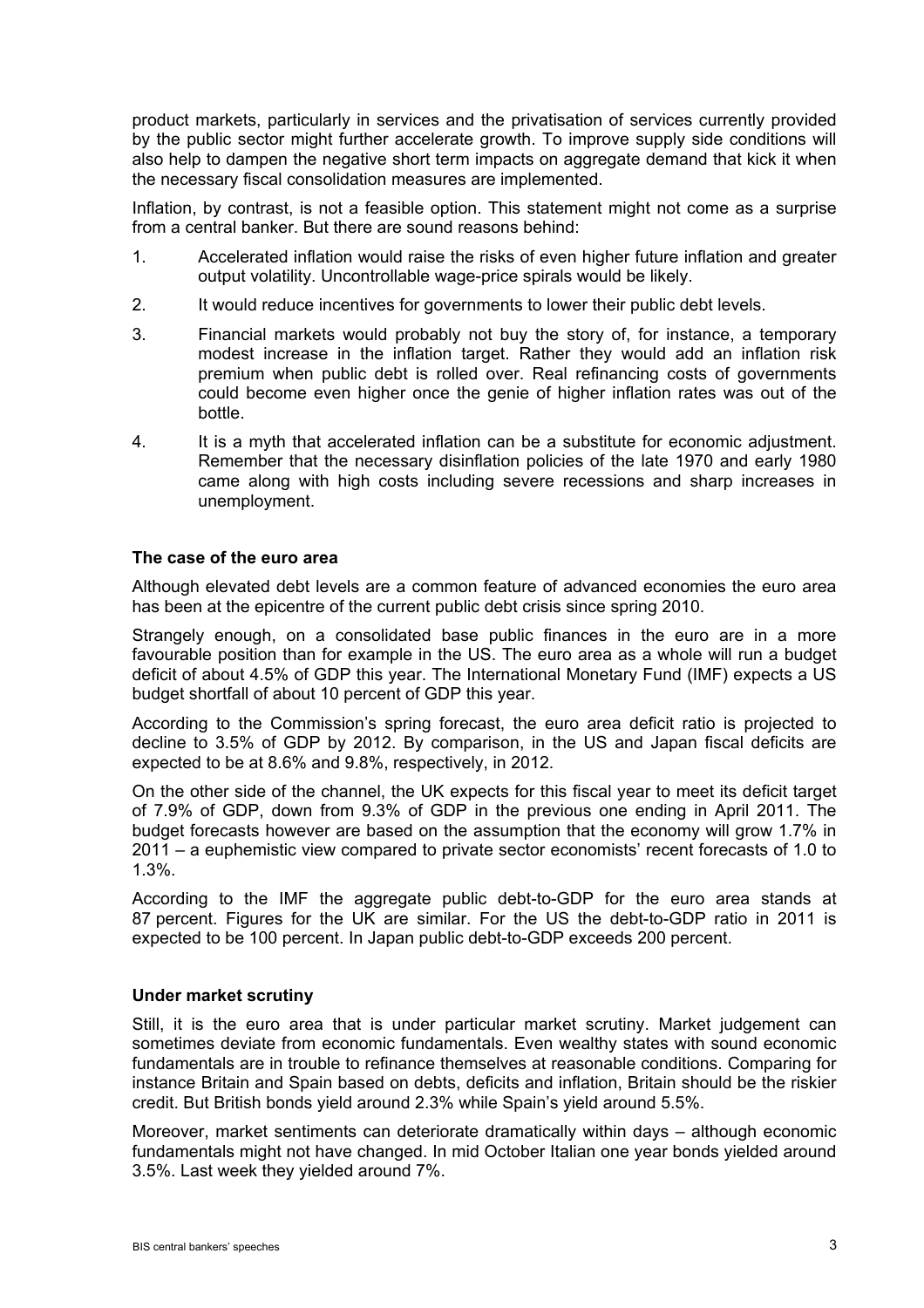## **Main differences to other countries**

Although financial markets might temporarily be irrationally pessimistic there is no room for complacency and the challenges must still be addressed. In order to do so, it seems reasonable to recall what makes the euro area different from other currency areas.

The euro area is an alliance of sovereign countries without a central government or budget. Most of the relevant political decisions – including public finance – are taken by national governments. In this constellation member states share a common monetary policy and lack the instrument of the nominal exchange rate to react to internal or external imbalances.

In this institutional environment there has always been a risk embedded: moral hazard could arise when fiscal profligacy of one single member state can be compensated on average by the sound economic behaviour and stable public finances of the majority of the other countries. Such an incentive structure is flawed in so far as it can lead to unsustainable fiscal policies of individual member states which in turn would generate negative spill over effects to the monetary union as a whole and make financial markets to paint other members states with the same brush.

With hindsight, the original attempt to substitute a single government by rules, market and peer pressure has not been sufficient. Although the no-bail-out clause and the Stability and Growth Pact (SGP) were installed to exclude free rider incentives and to ensure the alignment of national fiscal policies, imbalances have emerged and the current crisis has not been prevented.

Particularly, there was a lack of political will to commit to sustained stability-oriented fiscal policy. The weak commitment was evident when the Stability and Growth Pact was watered down under the pressure of France and Germany in 2003.

Moreover, a crisis was not included in the scenarios to be prepared for. No crisis resolution mechanism for the euro area was foreseen.

#### **Political and institutional challenges**

Crises always must be seen as opportunities. As the Swiss writer Max Frisch once said: "A crisis is a productive time. It just has to be cleansed of the taint of a catastrophe."

All advanced economies have to take swift, decisive and credible action to tackle the challenges that go along with the global debt crisis. This clearly includes the euro area. Having discussed the feasible options to overcome the debt challenge and the particularities of the euro area it is important that the consolidation of national budgets and the strengthening of the growth potential have to be put in place in a more coordinated way.

Important decisions have already been taken. In late September the European Parliament approved new legislation to tackle the shortcomings in the existing economic governance framework for co-ordinating fiscal and structural policies. The so-called "Six Pack" is a step in the right direction as the Stability and Growth Pact will be strengthened; imbalances and competitiveness will be monitored at an earlier stage.

In addition to the "Six-pack" the Heads of State or government of the euro area agreed in March 2011 on a "Euro Plus Pact" with the aim to strengthen policy coordination in the areas of competitiveness and convergence. A set of common indicators will be used to monitor the progress of labour-market reforms, reforms to wage-setting arrangements and reforms addressing the sustainability of pension, health care and social benefit systems.

Regarding the most urgent current challenges the Heads of State and Government of the euro area agreed on 26 October on a set of measures to restore confidence and address the current tensions in financial markets. These include a significant leveraging of the European Financial Stability Facility (EFSF) resources which shall increase the fund's ability to extend loans, finance bank recapitalisations and conduct bond purchases in the primary and